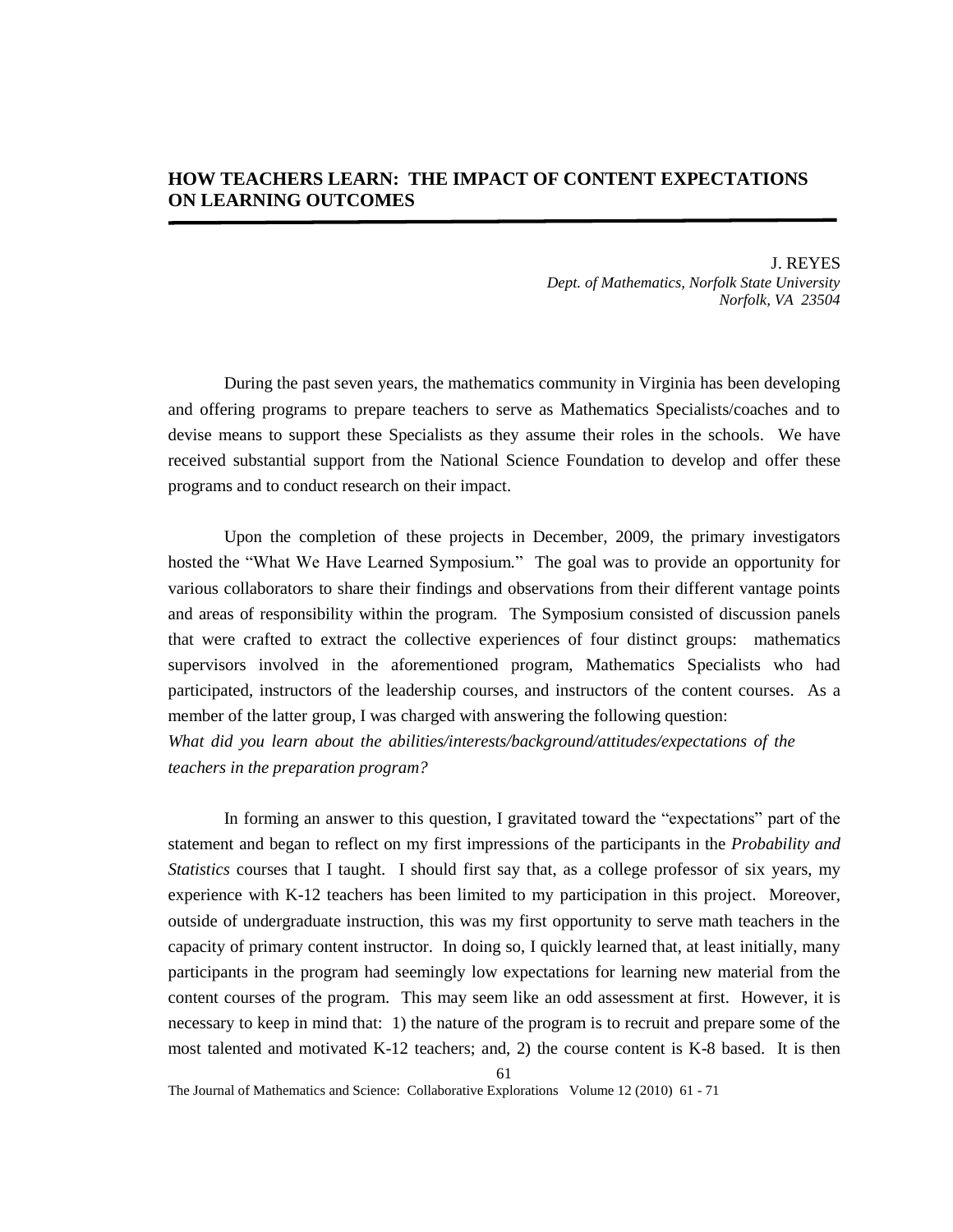more understandable that many participants were not lured by the opportunity to learn new content. Rather, it is more likely that many were primarily lured to the program by the opportunity to either gain licensure as a Mathematics Specialist or to obtain a master"s degree. In other words, my presumption is that participants began the program with a high level of confidence in their knowledge content, whether justified or not. The reason this is significant is that it can conceivably make the learning environment quite different than the typical college course setting where students begin most courses with *no presumption* of understanding all (or even most) of the material that is to be presented.

## **Meet Jane Doe**

Consider the following scenario as an example of the challenges that an MSP participant may face with respect to having a shift in learning expectations. Jane Doe has been selected to participate in an MSP program by virtue of her recognized excellence in the field of teaching and coaching other mathematics instructors. To her, the program has been presented as a mix of content and leadership courses that "include new content, focus on developing content across multiple grade levels, and seek to develop teachers" pedagogical content knowledge for teaching." Jane gleefully agrees to participate in the program. However, being unofficially labeled as one of the top teachers in her district, she has little or no expectation of gaining new *content* knowledge from this program. Instead, she focuses on the latter parts of the program description, and figures that the program will simply deepen her ability to convey the material to her colleagues once she is hired as a Mathematics Specialist. Let us now fast-forward to the third day of her first content class. Here sits Jane Doe, in the front of the class, realizing for the fourth time in three days that her knowledge of the concepts she *thought* she knew at a mastery level (and had taught for four years to students and colleagues alike) was shallow, at best. As the instructor continues the lesson and conversations ensue throughout the classroom, Jane sits silently and thinks to herself, "Wow. I never knew. How many times have I taught this concept incorrectly?" While the class pushes forward with the lesson, intertwining the concepts just presented with methods and thoughts on *how to teach the concepts to teachers and students alike*, Jane has shut down and will most likely be left behind. When and if she catches up to the rest of the class, it is conceivable that her focus will now be limited to trying to grasp the mechanics involved in the lesson and figuring out how the new ideas mesh with her prior knowledge.

Significant research has been done regarding how a classroom teacher"s expectations of student achievement affect (and essentially mold) the learning experience for the students involved. However, in this case, we are considering the expectation of the participant"s own learning; and more specifically, how the possible disconnect between expectations and reality can affect the learning outcomes. In short, Jane Doe"s hypothetical experience raises the question: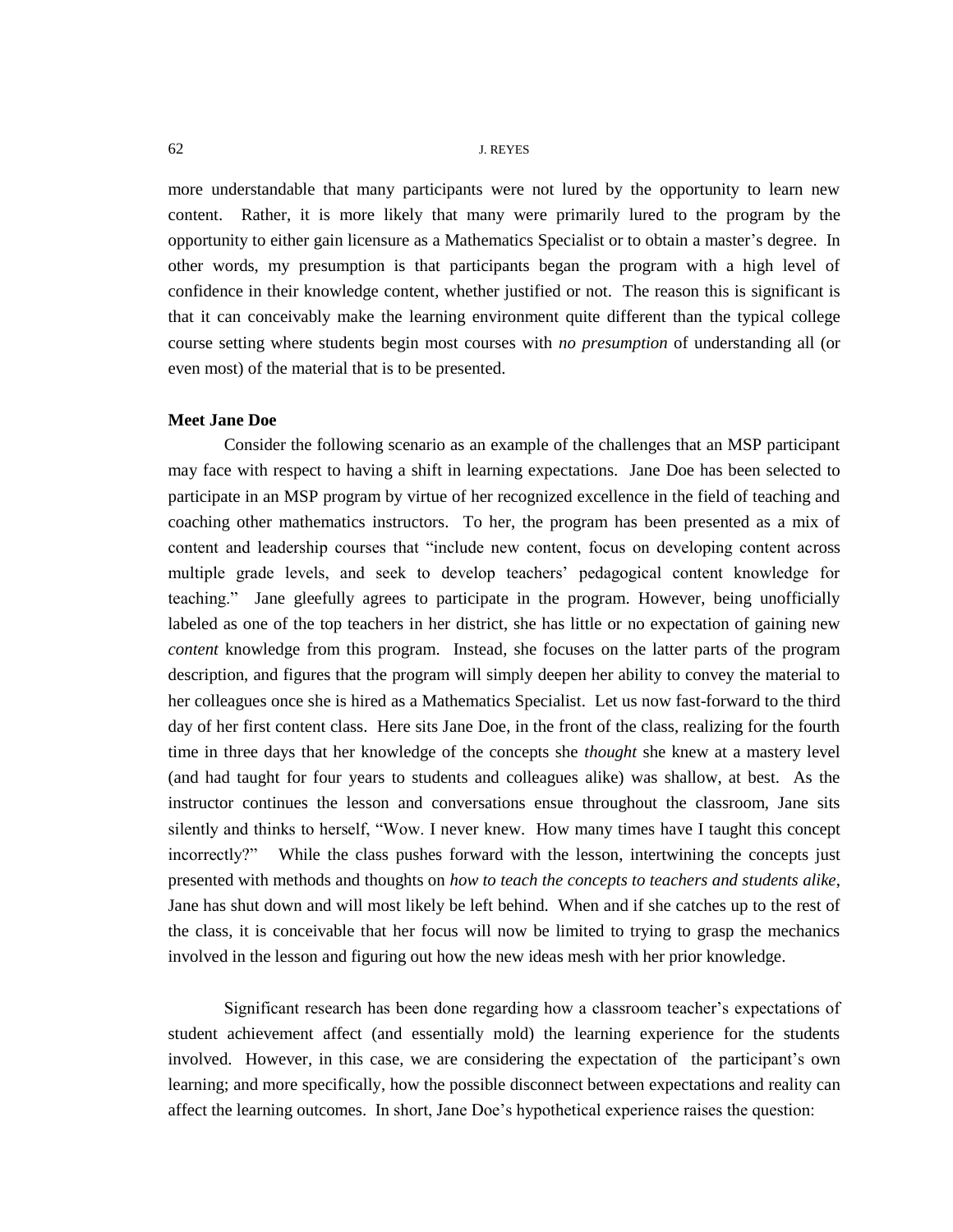*How does the need to learn (or in most cases, unlearn) content material affect the overall learning experience of a MSP participant who may not have had such expectations prior to starting the program?* 

Simply put, my hypothesis is that encountering this disconnect between "what I know" and "what I thought I knew" can be hindering for the remaining parts of the learning process. Initially, it often takes time for the participants to properly redefine their definition of "knowing" the mathematics. A mindset that I"ve typically encountered can be best summarized by the statement, "I can do it, but I don"t know it" which refers to most participants" ability to complete the procedural portion of the mathematics without an adequate understanding of why, how, or even when the given procedures are applicable. If the course is successful, then what they eventually learn is that such an understanding of the mathematics is not a complementary aspect to what they would call content knowledge, but in fact *is* the content knowledge itself. It is this revelation that often shines light on the participants" content knowledge deficit, and allows them to successfully move forward in the learning process. However, I have found that for some, recognizing the need to push past the doing to the knowing can be a long and painful process, to the point where it impedes their ability to embrace the learning experience and absorb the full value of the lessons at hand. This is what I term the "Jane Doe Experience."

#### **Redefining Content Knowledge: The Histogram Example**

Consider the following example which, at least in its general form, took place during the presentation of an assignment during *Probability and Statistics*. A group of three participants were given the task of creating an experiment, collecting data, and choosing a graphical representation to display the data. To complete the first part of the assignment, the group chose to address the question, "What is your favorite color?" There was a fallacy in this part alone, as the data resulting from this query would not result in a continuous (versus discrete) data set as was required for this particular assignment. Nonetheless, the group collected the data (see Table 1).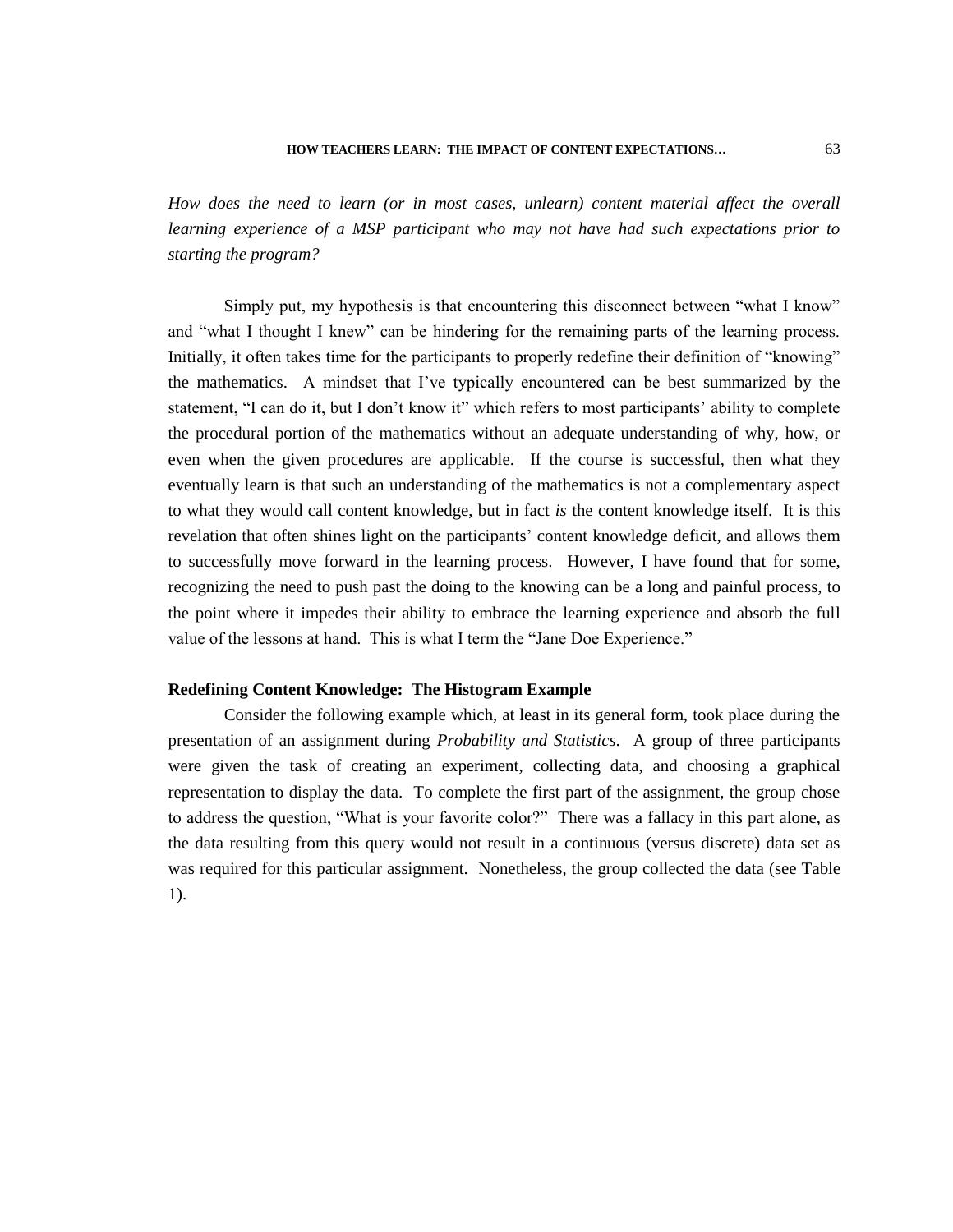# **Table 1 Results of Group Data Collection**

| Color        | # of responses |
|--------------|----------------|
| <b>Black</b> |                |
| Blue         | 18             |
| <b>Brown</b> | 2              |
| Gray         | 8              |
| Green        | 10             |
| Pink         | 7              |
| Purple       | 10             |
| Red          | 15             |
| White        | 5              |
| Yellow       | 1              |

To complete the assignment, the group chose to work with a histogram, and displayed their data (see Table 2).





Number of Responses per Color

The trouble was, at a glance, few participants could see the fallacy of this setup. On one hand, the group that presented this display clearly knew the mechanics of creating a histogram as it is presented in any mathematics textbook. That is, they understood the things that may have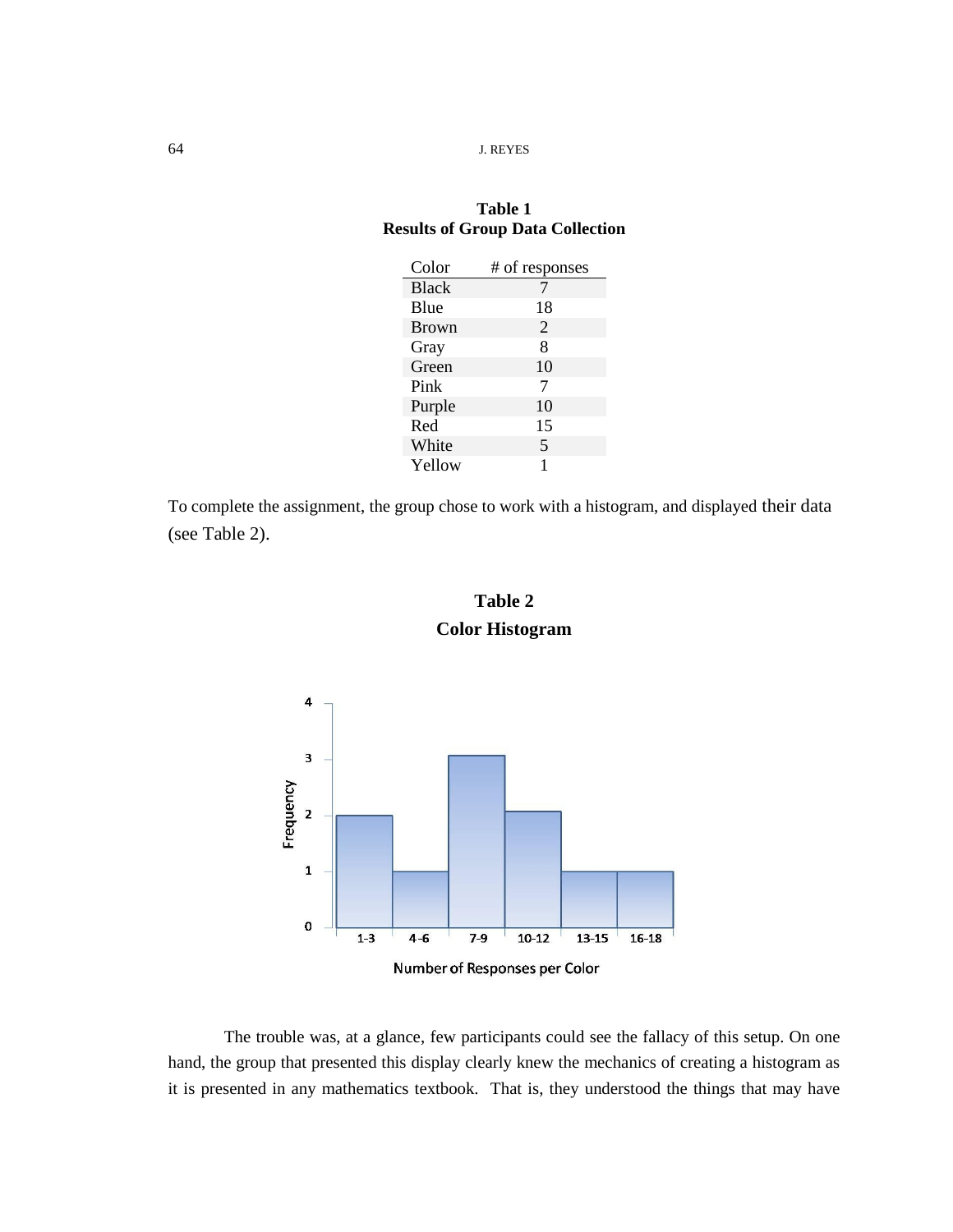# **HOW TEACHERS LEARN: THE IMPACT OF CONTENT EXPECTATIONS…** 65

been considered histogram "content knowledge" prior to the course. Moreover, one of the participants even mentioned the vague resemblance to a Normal distribution which did suggest some level of understanding of the usefulness of such graphs. However, what was lacking on both accounts was the understanding of the parameters in which a histogram can be applied, and how to garner a proper interpretation of the graph. These are two points that are arguably far more important than the procedural aspect of the lesson. To get the participants to see the fallacy of applying this graph type to this data set, the instructional team was careful to pose questions that did not suggest that the usage of this graph was incorrect. Rather, we framed the questions with the hope that the participants would reach this conclusion on their own based on their inability to properly interpret the graph. In the end, we were largely unsuccessful, even though no one could successfully answer the question, "what does this graph tell us about favorite colors?" (to which the answer is "essentially nothing"). Few could pinpoint the reason why the question (and lack of an answer) was important. That is, it was not made evident that this was the wrong choice of graph for this scenario. Moreover, as we pushed forward with the lesson and discussed the context in which a histogram is applicable and useful, and the resulting interpretations—evidence of the "Jane Doe Experience" began to materialize.

### **Conversations with Three Mathematics Specialists**

With the Jane Doe Experience, the Histogram Example, and my initial hypothesis in mind, I followed up the Symposium with interviews of three MSP participants. The hope was to gain further insight into the expectations of participants with respect to learning, and the subsequent effect (if any) of those expectations. The manner in which the interviews were conducted was by no means scientific in nature. They were conducted in the form of a conversation, during which the participants were asked questions with the hope of leading them toward this subject without biasing their responses. At the end of the interview, they were then presented with the premise of the interview: namely, the italicized question in the section entitled "Meet Jane Doe." They were then blatantly asked to agree or disagree with the hypothesis. What follows is a brief description of each interviewee"s teaching background, followed by the transcription of some of the responses collected, and a suggested model for teacher learning. Lastly, please note that the three participants were not all interviewed together, and therefore the sequence of excerpts presented here should not be construed as the exact sequence of the conversations that took place.

Throughout this article, I will refer to the three interviewees as Participants 1, 2, and 3; or simply, P1, P2, and P3. Of the three, P1 was the most experienced, having taught for fourteen years. She is preK-4 certified, and has taught third grade for eleven years. With six years of experience and preK-3 certification, P2 has been a classroom teacher for first, second, and third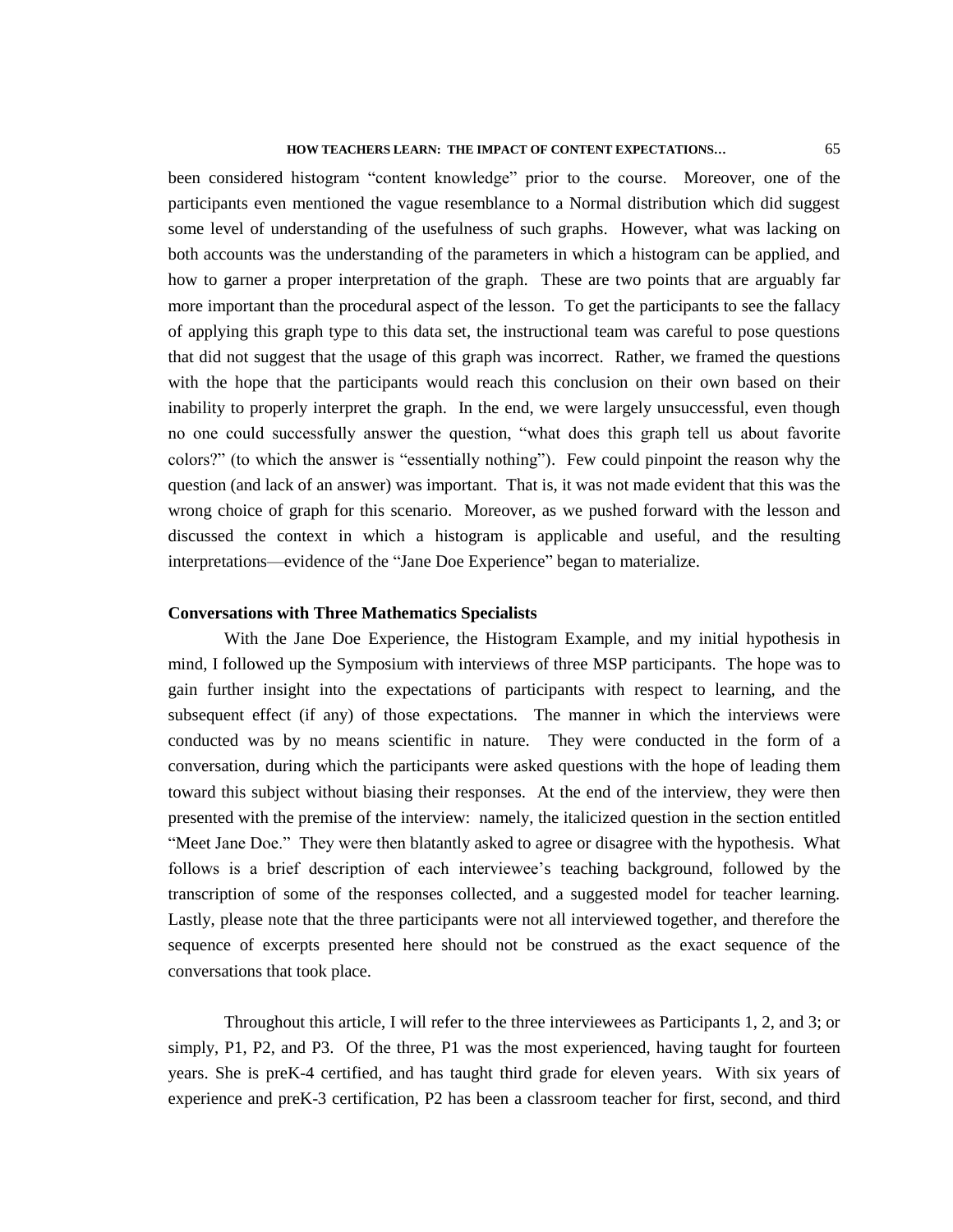grades. Participant 3 has also taught for six years, but previously spent an additional four years as a substitute teacher. As a full-time teacher, she has taught fifth grade exclusively and is preK-6 certified.

In each case, the first part of the conversation was centered on determining how each participant was recruited for the program. The goal was to determine when they were told about the content involved in the courses, and how the delivery of this information began to shape their expectations of the program. Here are their responses.

P1: The Senior Math Coordinator for my school district told me about the program. I had just become a Math Resource Teacher. She mentioned that it would be three summers and a few leadership courses, but that"s about all I knew initially.

Participants 2 and 3 had very similar accounts. Each was told that the program would last three years and that a certification or licensure (which was not yet approved) would be involved. Participant 2 was quick to point out that a list of courses was not given, while P3 mentioned that she knew little about what would be involved besides the opportunity to be a Math Resource Teacher at the end of the program. From here, the question was asked, "So when did you find out more about the courses that you would be taking?"

- P3: I didn"t find out anything else until I walked in the door [of the first class]. We did take a pre-test [prior to the start of the program], but for some reason I didn"t think that the pre-test related much at all to the courses that I would be taking.
- P2: I remember that we went to take a pre-test downtown. Dr. McNeil (one of the Norfolk State University professors) was there. At that point, we learned more about the program and we also took the pre-test for the first course and were told to take the GRE. [In terms of the pre-test], I didn"t think much of it. There was a lot of stuff on there that I didn"t know, but I just thought to myself, "I must have forgotten all of this"; but, I wasn"t overwhelmed. I figured it would all come back once I got into the class.
- P1: At some point before the classes started, I found out that [the program] was about K-8 certification. And I knew the subjects [that would be covered]. I remember thinking, "Okay, I know those." I was more curious as to how they were going to show me this "new math" and how I was going to adapt to it and be able to relay it to my students. I was told that it wouldn"t be the usual procedural stuff, but I was skeptical. At that time, there was little thought about the content.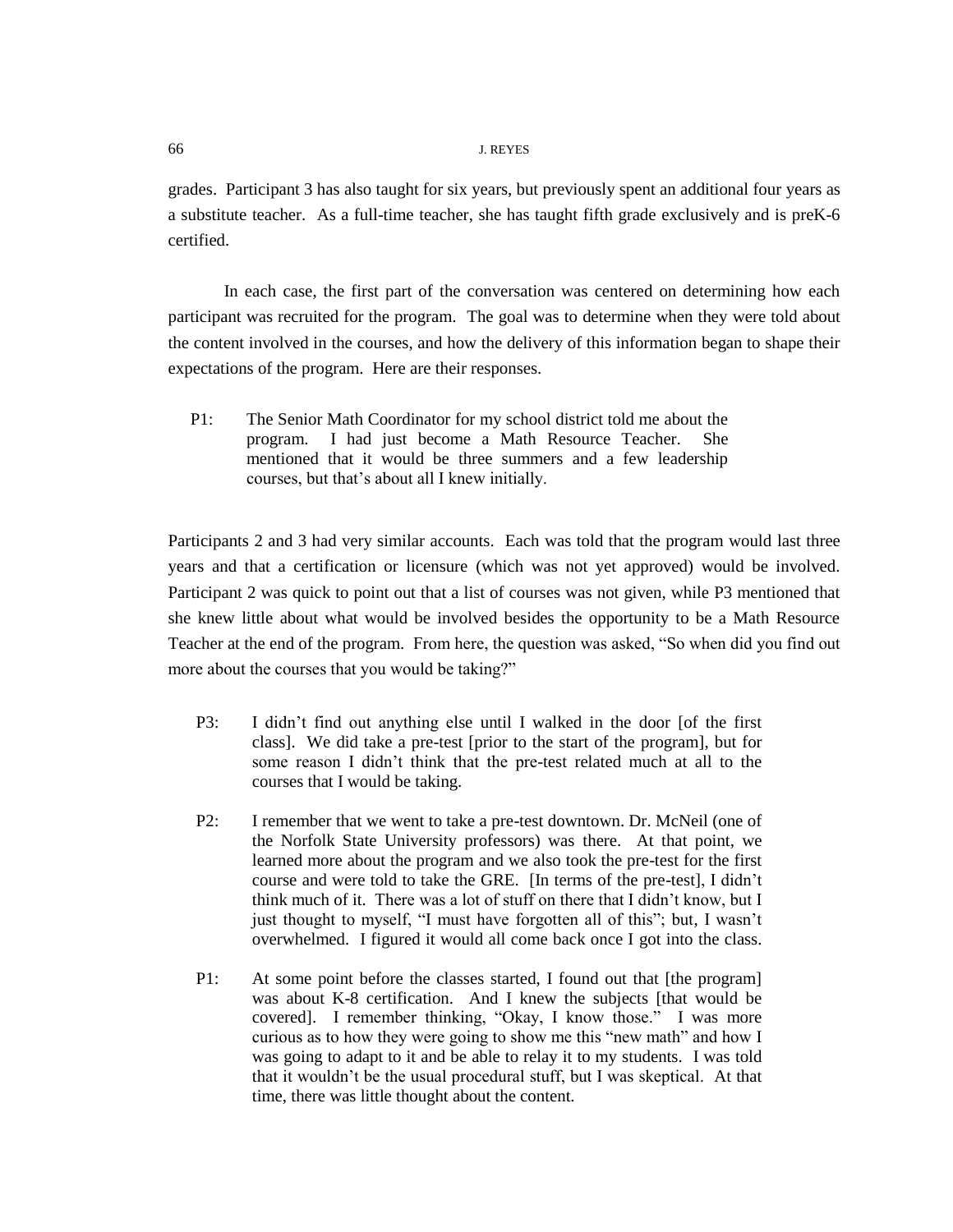**HOW TEACHERS LEARN: THE IMPACT OF CONTENT EXPECTATIONS…** 67

The comments of Participants 1 and 2 are consistent with the premise that, for at least some participants in the program, the focus was on pedagogy and the level of expectations for learning new content was low. In fact, prior to the program starting, all three interviewees seemed squarely focused on the extent that the courses would build upon pedagogy and leadership skills. Little thought was put toward the extent that they might be challenged by the content involved. Along those lines, Participant 1 also added that she had already taken courses at the master"s level and had simply thought, "How hard can it be?"

With this established, each conversation was then shifted toward the interviewee"s personal assessment of what was learned versus the aforementioned expectations.

- P2: *Numbers and Operations* was the one class [in which I felt] I knew the material beforehand. All of the other classes were me learning the math [for myself]. I struggled more with the content of the other classes. I think it was the same thing for [two other participants]. With this class, I knew the content and [so I was able to] go deeper with it. But with the others, it was more figuring out the meaning of the math. For me as a learner versus as a teacher, it took an adjustment. First I had to realize that I'm not stupid. […] It helped that other people struggled, too, which meant that I wasn"t the only one in this boat.
- P3: [About the course *Numbers and Operations*] WOW... it was eye opening. I only taught the fifth grade, so for me it was so great to see the foundation. They weren"t teaching me "how to"; they were teaching me "why." In terms of learning the material [as a cohort], it was key that we felt so comfortable with each other. There was a good disequilibrium among all of us, and so I found real value in the cohort. We came together nicely.
- P1: Once I got into the class, it was all very different. It started with *Numbers and Operations*. It was not as bad as I thought. There were procedural [methods] involved, and also things like being able to decompose and recompose. As the program progressed, the most difficult class was *Probability and Statistics*. [To me], everything was pure procedure before that point. When I got to *Algebra* which was my strongest point, I was comfortable. [...] In each class, I think that my level of adaptation was based on how strong I was in that particular area.

In their own way, each of the three participants proceeded to elaborate on the extent to which the content courses challenged them. The common sentiment can be summarized simply using the word "unexpected," as all three of the participants seemed blindsided by the extent to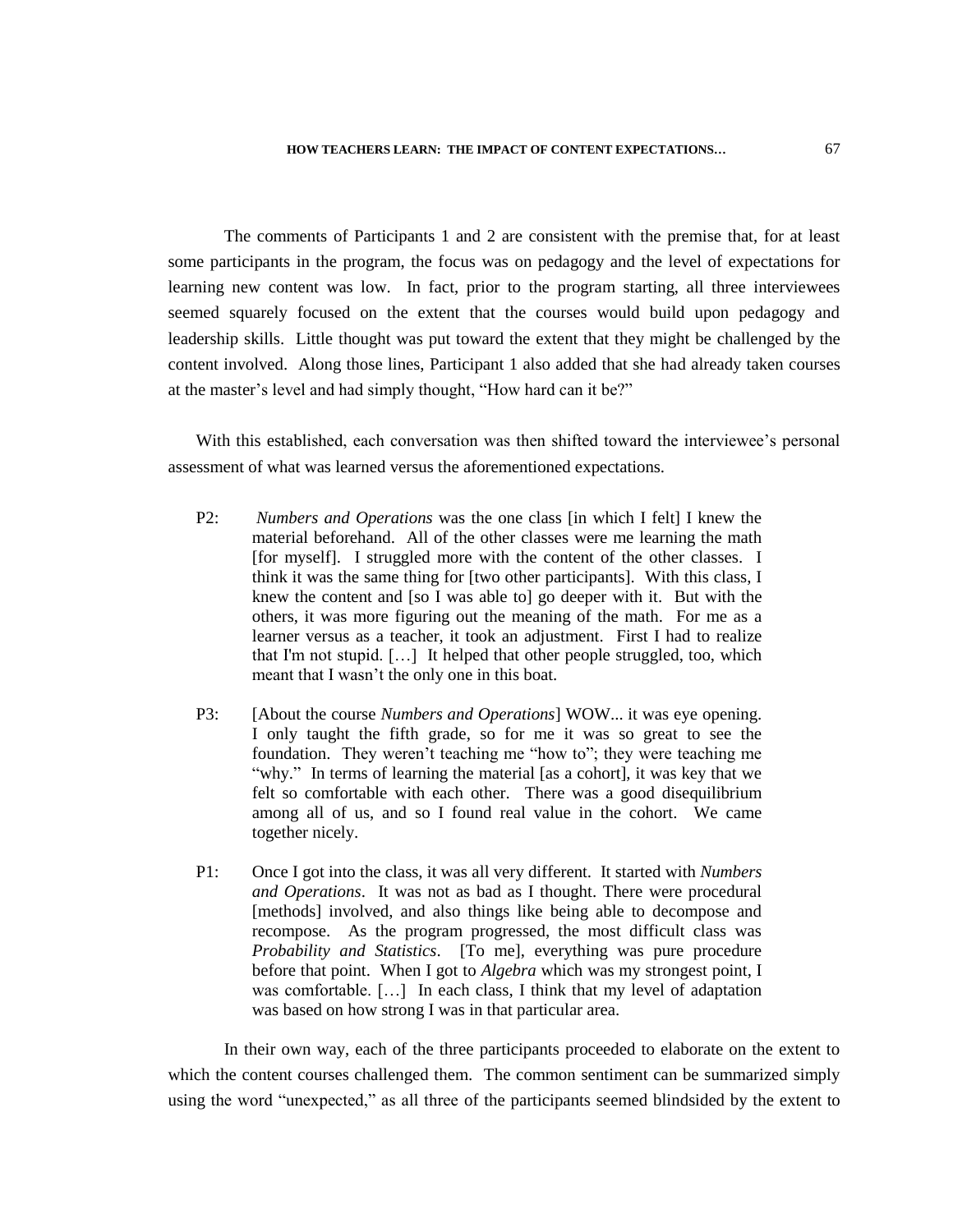which they were challenged. Thus, having established that there was indeed a wide disconnect between expectations and reality, we finally turned our attention to the crux of the discussion: "How did this disconnect affect the ability to learn pedagogy, leadership skills, or the presented content itself?" More specifically, the participants were asked if learning so much new content hindered or helped the learning process with respect to learning the pedagogy and finding new ways to convey this material to students and colleagues. For Participant 1, the answer was mixed.

P1: At first, it was hindering. I became defensive. For me, being certified for K-5, I came in thinking about learning new ways to teach the concepts. [I asked myself] am I going to be able to effectively convey this to my students and colleagues? I didn"t expect to struggle. [In terms of the math], I knew that there are tricks that work, but I never thought about why the tricks worked. In the *Rational Numbers* class, I remember learning different ways to solve a problem, but [they told us] you cannot use procedural [methods]. I could not think of another way. There were times where I shut down. There were also times when I embraced it, but not often. If I could take a class over, it would be that one.

> [...] But looking back now, I think that learning the content on such a new level improved my ability to absorb the pedagogical procedures conveyed because in my head I was learning along with the student. [And as I reflected on my prior knowledge] I felt cheated with respect to how I was taught. But I used this as motivation to learn and move forward despite how difficult the material became. [Feeling cheated] was the first step necessary for me to be willing to abandon my old ways of thinking.

While her initial response was the quintessential Jane Doe Experience, her reflection at the end suggested that she was able to overcome not only these difficulties, but was able to ultimately use them to her advantage. Participant 2 didn"t feel as lucky.

P2: For [the] *Rational Numbers* [course], I didn"t get the satisfaction that I got from other classes. All of my most frustrating moments [happened in that class]. I didn't know what to ask […] and so I participated less. I never got past learning for myself.

As it turns out, in my assessment of our conversation, it seemed that Participant 3 did not have a Jane Doe Experience at all. While she came across material that was unexpectedly challenging, it never seemed to affect her ability to move forward. We will further discuss the thoughts of Participant 3 on encountering new content as we close in the following section.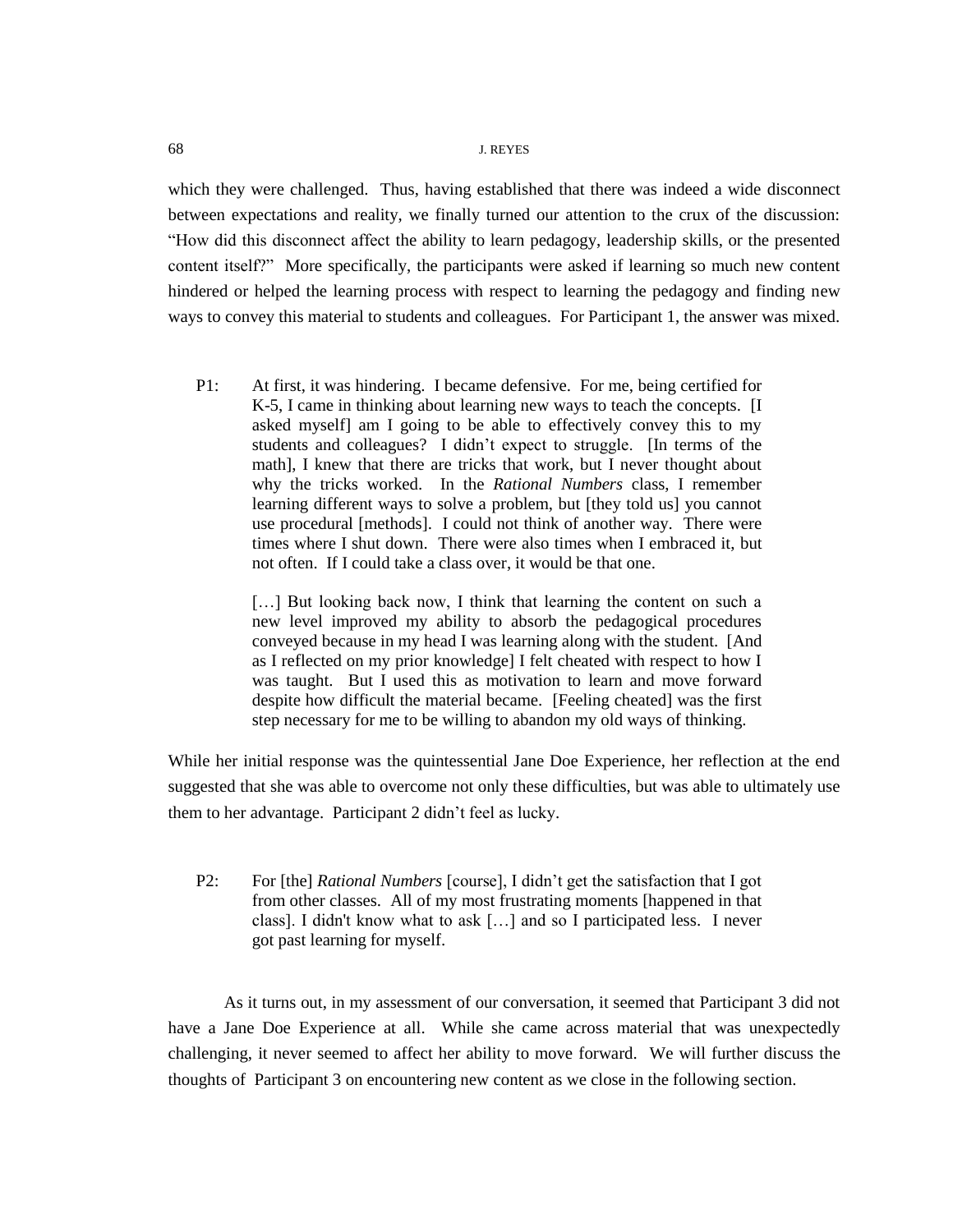#### **The Focus Model**

The interviews in the previous section were focused on determining the ratio of time that MSP participants spent focused on learning new content versus learning about methods of instruction as they pertain to the content. Two of the interviewees confirmed that this ratio being higher than anticipated negatively affected their overall learning experience at some point in time. To help explain this phenomenon, the participants and I came up with what I call the "Focus Meter" model of teacher learning (see Figure 1).



**Figure 1. The "Focus Meter" model of teacher learning.** 

The diagram models the mindset of a teacher during the course of a program such as the MSP. The indicator arrow points toward the participant"s intended point of focus in a course, *as they see it*. While a participant can certainly experience both improved pedagogy *and* improved content knowledge simultaneously, it is reasonable to think that most participants will expect to focus their attention primarily on one of these two areas. Which area they choose may be based on their background and how the course is advertised. Accordingly, there are three sections in the Focus Model dial, each based on the type of expected learning outcome: improved pedagogy (S1), increased content knowledge (S2), or a dual purpose approach that allows the learner to serve both ends simultaneously (S3).

It seems that although some learners are restricted to the first two sections, it is still easy for them to switch from S1 to S2 as needed. For example, Participant 2 presented herself as more of a linear thinker. That is to say that she had to *fully* absorb and understand the content before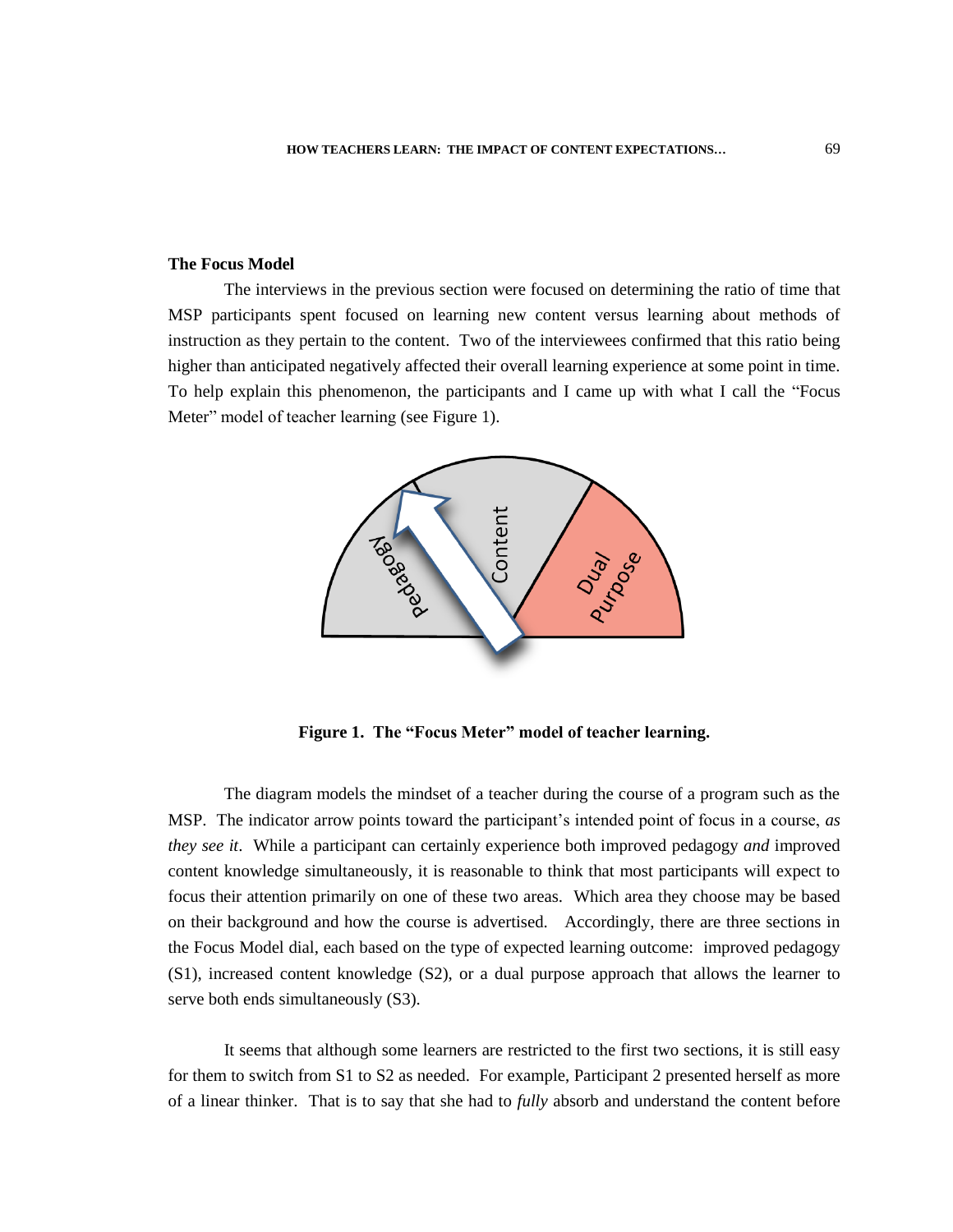moving on to strategies to convey the material. Presumably, these are the participants that are most susceptible to the Jane Doe Experience. Participants 1 and 2 were alike in that both seemed unlikely to achieve S3 status. However, Participant 2 did seem able to move her indicator arrow back and forth between S1 and S2 within the same context. For teachers similar in mindset to Participant 1, this back and forth between S1 and S2 is achievable within a single lesson, but the participant"s personality may dictate whether this is an effortless action or whether it takes a conscious effort to move the needle from one section to another. Either way, the good news is that it is possible, and not necessarily a painful process for the learner.

Section 3 of the Focus Model dial is the ideal situation in which the participant can recognize the need to absorb new content while simultaneously considering strategies to subsequently convey this deeper knowledge to other teachers and students. This section of the dial is not an area that is easily attained by all learners. Participant 3, however, seemed to reside quite comfortably in Section 3. During her interview, she discussed the value of a high "new content" to "pedagogy" ratio as it pertains to achieving the desired learning outcomes.

P3: I had a tendency to enter each class with an "I can do this" mentality. And even though that wasn"t always the case, I don"t think that learning new material ever really threw me for a loop. [Even in challenging situations, I remained] pretty comfortable switching from "learning for me" versus "learning for my students." What I realized is that when you learn for yourself, there's this overlap because you can learn for your students at the same time and figure out how *they* are learning.

For such learners, the end result is arguably richer. They are able to experience the potential pitfalls, typical questions, and "aha moments" for themselves—all while *in the midst* of considering how to convey the material to a third party. This approach can promote better retention of lessons learned and thus enhance their ability to coach. However, the inability to reside in Section 3 does not spell doom for the other types of learners. While the details of their experiences may have been different, we are reminded that all three of the interviewed participants essentially started and ended at the same place. The program began with each participant having little expectation of changing their content knowledge set; and, during the course of the program, the participants certainly differed in how they handled the obvious disconnect between their expectations and reality. However, in the end, experiencing first-hand the learning curve of new content knowledge clearly benefited *each of them* as they were able to embrace the pedagogical aspects of the lesson on a more personal level. For some, this embrace was simultaneous to learning for themselves. For others, it was subsequent. For all, however, the transformation of thought processes could be deemed a success as the ability to unlearn, re-learn,